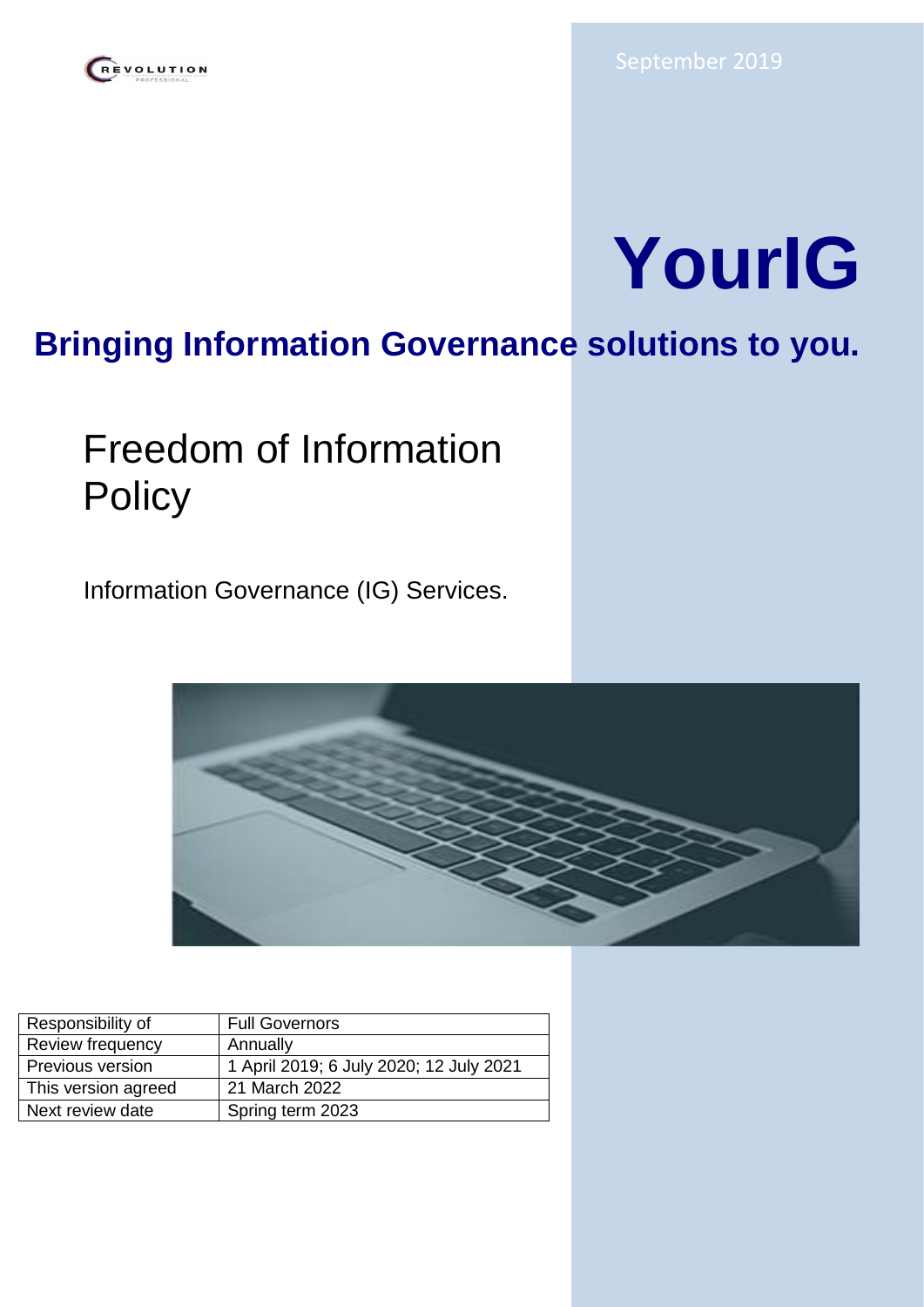



## **Freedom of Information Policy For Hurst Green Primary School**

#### **Legal Obligations**

Section 1 of the Freedom of Information Act 2000 gives a general right of access from 1<sup>st</sup> January 2005 to recorded information held by the Hurst Green Primary School, subject to certain conditions and exemptions contained in the Act. Simply, any person making a request for information to the School is entitled:

- To be informed in writing whether the School holds the information of the description specified in the request; and
- If the School holds the information to have that information communicated to them.

If the School holds the information it must provide it, subject to certain conditions and exemptions.

The School will ensure that procedures and systems are in place to facilitate access by the public to recorded information and to this end, the School has adopted the Policy as specified below.

#### **Scope**

S19 of the Freedom of Information Act places a duty upon the school to have a Publication Scheme in place where it will routinely publish information about the school in line with the model publication scheme.

Hurst Green Primary School has a statutory obligation to make information that is not available as part of the Publication Scheme accessible to any members of the public upon **written request**.

#### **Objectives**

The school will meet its obligations under the Freedom of Information Act 2000 by:

- Actively maintaining a Publication Scheme;
- Acknowledging the rights of individuals who request information from the school and ensure these rights are exercised in accordance with the Act;